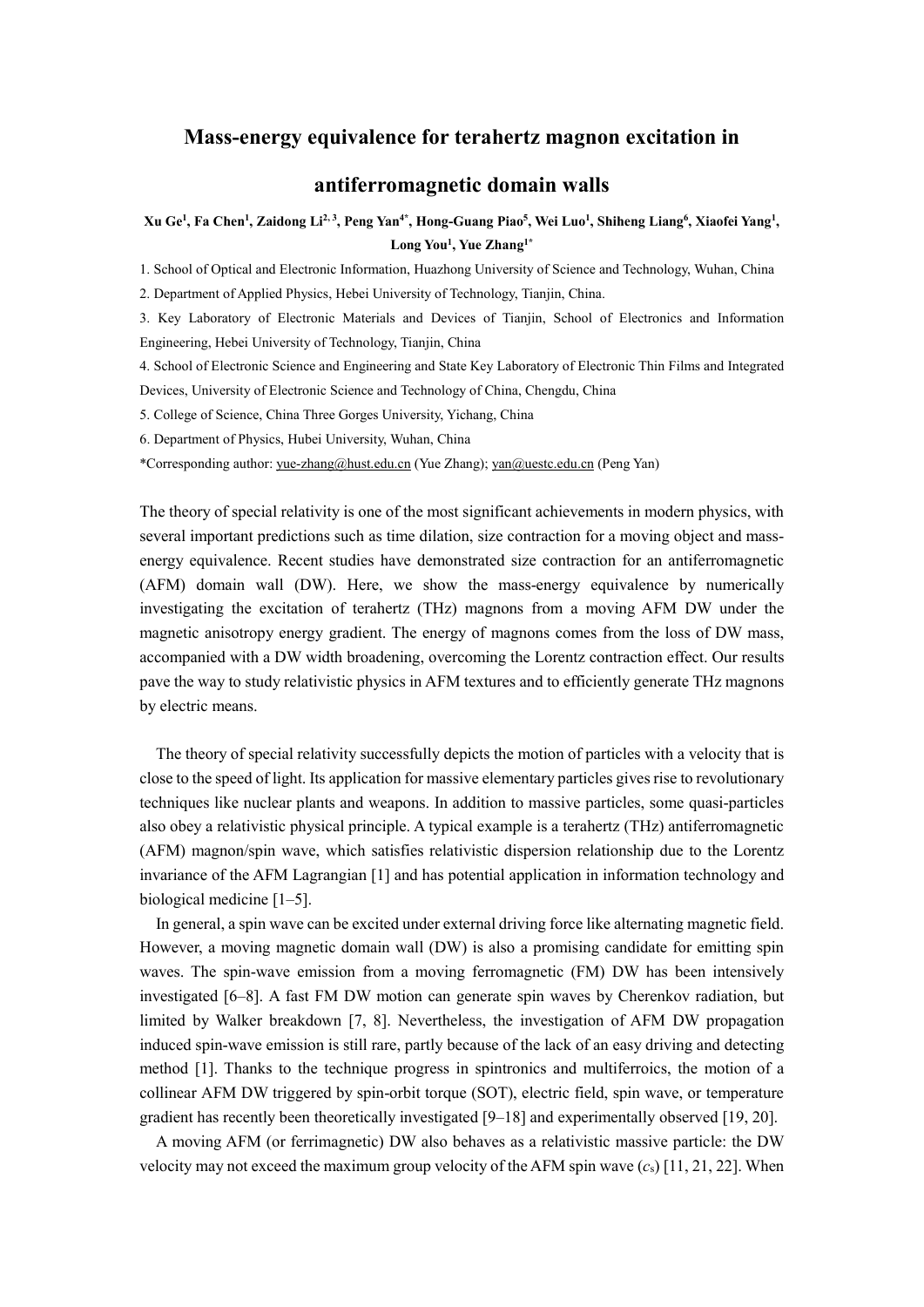the DW velocity approaches *c*s, the DW experiences significant size shrinking (Lorentz contraction), which boosts the THz spin-wave emission [11, 21]. Very recently, Carreta et al experimentally confirmed the relativistic dynamics of an AFM DW [22].

Besides Lorentz contraction, the mass-energy equivalence is another important prediction of special relativity. An AFM DW is analogous to a relativistic massive object with static self-energy

expressed as 
$$
(E_{DW})_0 = m_0 c_s^2
$$
 with  $m_0 = \frac{2S_\perp \sqrt{AK}}{c_s^2}$  the static DW mass. Here *A*, *K*, and  $S_\perp$ 

are the homogeneous exchange energy constant, anisotropy constant, and the cross-sectional area of an AFM chain [23], respectively. In this Letter, considering the relativistic behavior of the AFM DW, we propose the self-energy of a moving AFM DW ( $E_{DW}$ ) as (see the detailed derivation in S1 of the Supplementary Materials):

$$
E_{\rm DW} = \frac{m_0 c_s^2}{\sqrt{1 - \frac{v^2}{c_s^2}}}.
$$
 (1)

In nuclear physics, Eq. (1) has been successfully exploited to convert the *real* mass of an object into energy in the form of photons, neutrinos, etc. We thus envision that, in an AFM texture, the loss of the DW *effective* mass can be converted into energy carried by magnons.



**Figure 1. Schematic of theoretical model: Excitation of THz magnon from a moving DW triggered by voltage-controlled magnetic anisotropy gradient. The AFM DW loses the mass with the reducing anisotropy energy, and the released DW self-energy is converted into THz magnon.** 

By numerically studying the dynamics of an AFM DW in the presence of the magnetic anisotropy gradient, we predict a relativistic mass-energy equivalence for THz magnon excitation associated with DW mass reduction. This magnon exhibits discrete spectrum, which is very different from conventional AFM spin wave.

As the mass of an AFM DW is proportional to the square root of anisotropy constant [23], the DW loses its mass with the reducing anisotropy energy. This can be realized via the technique as displayed in Fig. 1: A DC voltage applied across the wedge-shaped insulating layer generates the magnetic energy gradient, which triggers the DW to move towards the end with a lower magnetic anisotropy constant. This method for manipulating anisotropy is not only put forward in theory [24– 27] but also realized in experiment [28].

The DW is generated in a 1D AFM chain [dimension: 252 nm (length)  $\times$  0.42 nm (width)  $\times$  0.42 nm (thickness)] that consists of two FM sublattices. The Hamiltonian of the 1D AFM chain is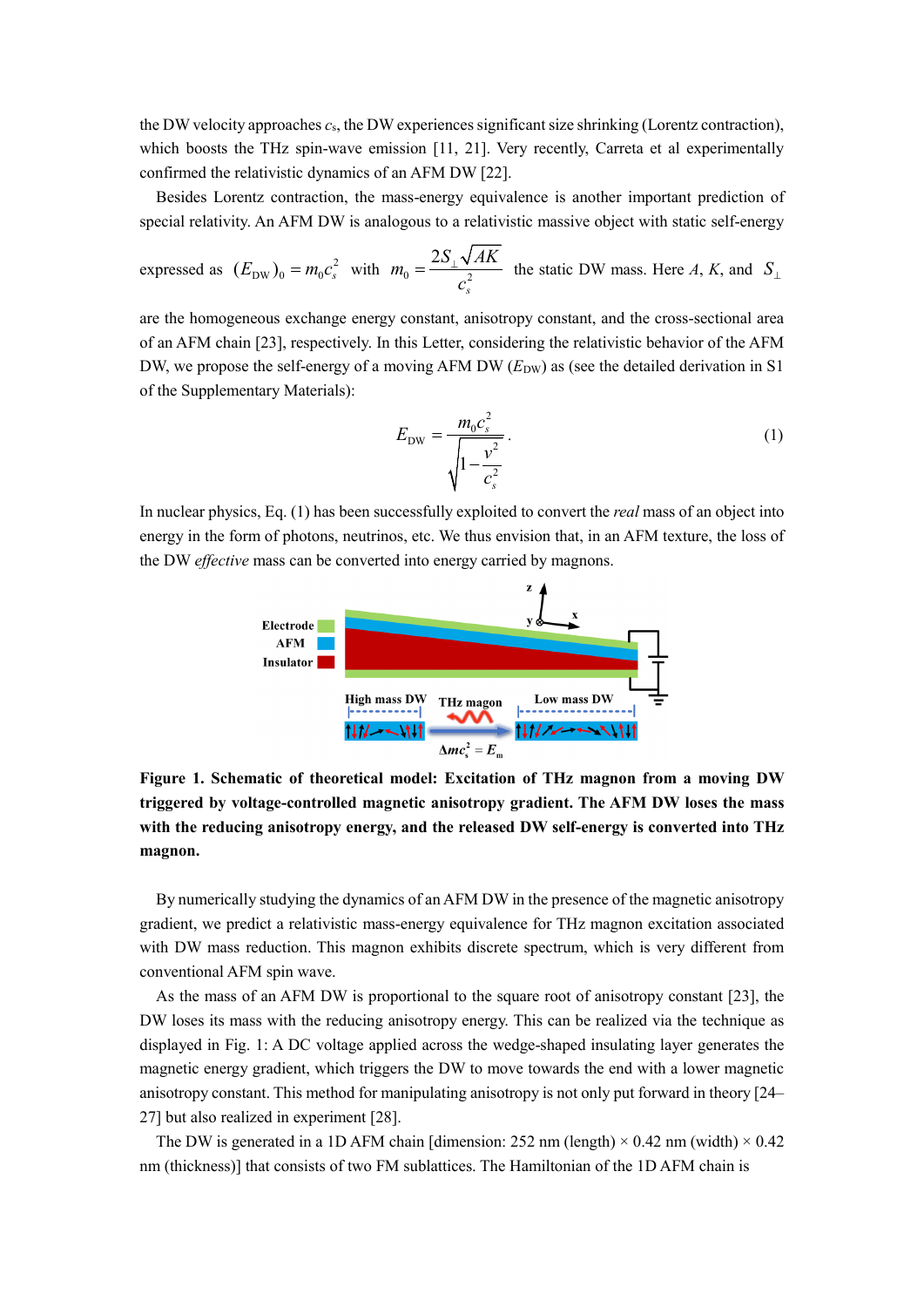$$
H = J \sum_{i} \vec{m}^{(i)} \cdot \vec{m}^{(i+1)} - K d^3 \sum_{i} (\vec{m}^{(i)} \cdot \vec{e}_z)^2 - K_{\perp} d^3 \sum_{i} (\vec{m}^{(i)} \cdot \vec{e}_x)^2.
$$
 (2)

Here  $\vec{m}^{(i)}$  is the normalized magnetization at mesh *i*. The first term on the right-hand side of Eq. (2) is the exchange energy with an exchange integral  $J(J>0)$ . The second term represents the easyaxis anisotropy energy with an anisotropy constant  $K$  ( $K > 0$ ). We also consider the hard-axis anisotropy energy in the *yz* plane with a coefficient  $K_1$  ( $K_1 > 0$ ) due to the shape anisotropy. This hard-axis anisotropy energy is equal to effective easy-axis anisotropy energy along the *x* direction and gives birth to a Néel-type AFM DW as the initial equilibrium state. In numerical calculations, we choose  $d = 0.42$  nm, the lattice constant of NiO [10, 29].

The dynamics of  $\vec{m}^{(i)}$  at mesh *i* is governed by the Landau-Lifshitz-Gilbert equation:

$$
\frac{\partial \vec{m}^{(i)}}{\partial t} = -\gamma \vec{m}^{(i)} \times \vec{H}_{\text{eff}}^{(i)} + \alpha \vec{m}^{(i)} \times \frac{\partial \vec{m}^{(i)}}{\partial t},\tag{3}
$$

where  $\gamma$ ,  $\alpha$ , and  $\vec{H}_{\text{eff}}^{(i)}$  denote the gyromagnetic ratio of an electron, Gilbert damping parameter, and effective field ( $\vec{H}_{\text{eff}}^{(i)} = -\frac{\partial H}{\mu_0 M_s d^3 \delta \vec{m}^{(i)}}$  $\vec{H}_{\text{eff}}^{(i)} = -\frac{\delta H}{\mu M d^3 \hat{s} \vec{m}^{(i)}}$  $M_{\rm s}$ d $^3 \delta \vec{m}$  $\vec{H}_{\text{eff}}^{(i)} = -\frac{\delta H}{\mu_0 M_s d^3 \delta \vec{m}^{(i)}}$ ), respectively. Here  $\mu_0$  and  $M_s$  are the permeability of vacuum and saturation magnetization. Equation (3) is numerically solved using the Runge–Kutta– Fehlberg method with an adaptive time step (the minimum and maximum time steps are 1 fs and 0.5 ps, respectively) to ensure a small deviation of *m*<sup>2</sup> from 1 (< 10<sup>−</sup>10). We exploit the magnetic parameters of NiO with  $M_s = 4.25 \times 10^5$  A/m (1.7  $\mu_B$  magnetic moment for each Ni ion, two spinup Ni ions, and two spin-down ions in a mesh).  $J = 2.1 \times 10^{-22}$  J [29–32],  $K = K_0 + s(x - 21.84$  nm), where  $K_0 = 3.8 \times 10^5$  J/m<sup>3</sup> is the anisotropy constant at  $x = 21.84$  nm, the initial position of DW. *s* is the slope of anisotropy constant, ranging from −200 to −1400 GJ/m4. As estimated from the shapeanisotropy energy,  $K_{\perp}$  is approximately 5.67  $\times$  10<sup>4</sup> J/m<sup>3</sup>. To verify the mass-energy equivalence, we neglect the damping in the main text, but consider its influence in the Supplementary Materials (S1 in the Supplementary Materials).



**Figure 2 (a) Temporal DW velocity at**  $s = -1400$  **GJ/m<sup>4</sup>. (b) Variation of DW width at**  $s = -1400$ GJ/m<sup>4</sup>. (c) Spatial  $n_x$ ,  $n_y$ , and  $n_z$  for  $s = -1400$  GJ/m<sup>4</sup> at 400 ps (Inset: enlarged figure for  $n_x$ **and** *n*<sub>y</sub>). (d) Temporal  $n_x$  at  $x = 136.5$  nm (Inset: enlarged figure for the oscillation of  $n_x$  in a **short time range with frequency being 0.38 THz.)**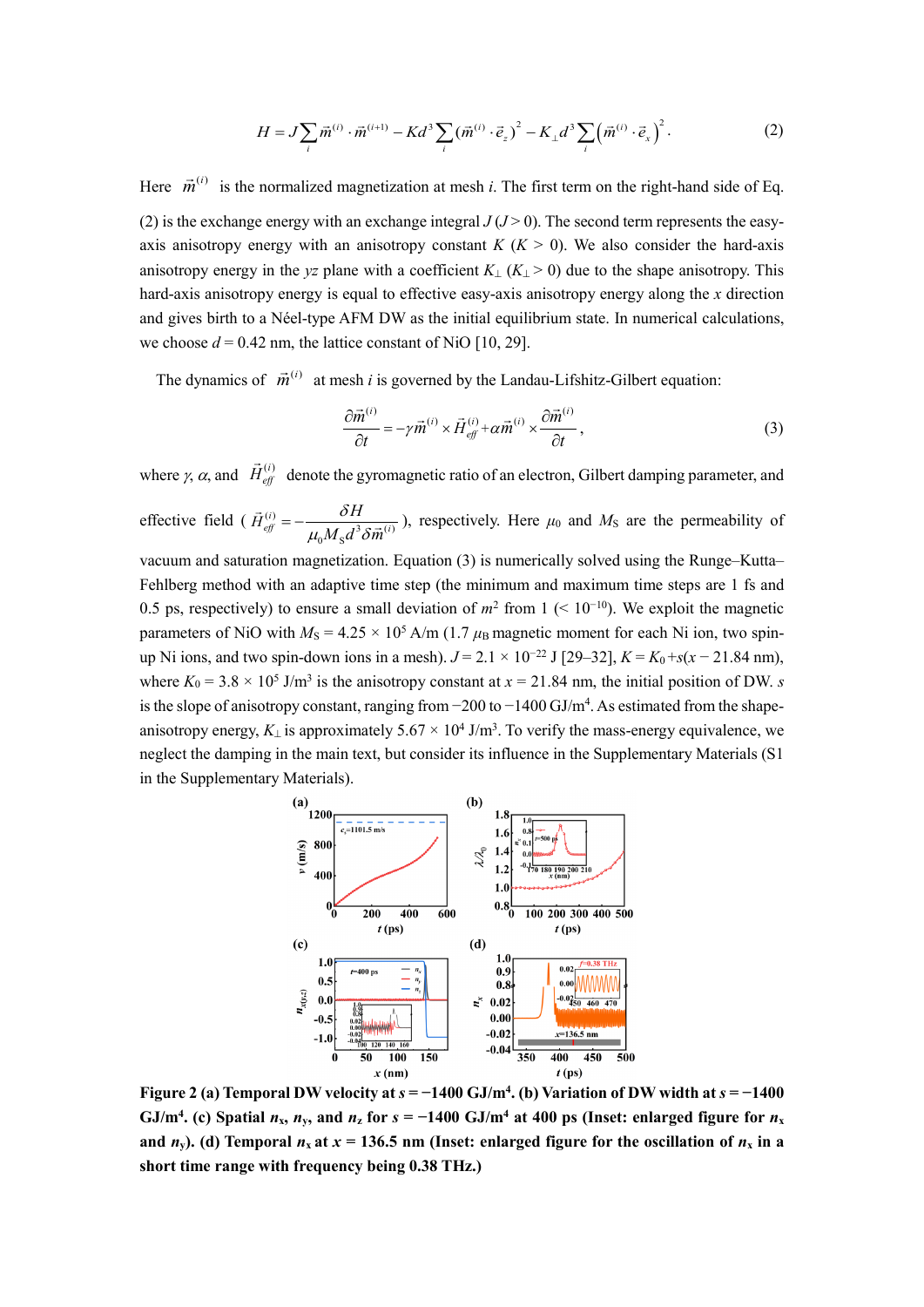We depict the AFM dynamics using the Néel vector  
\n
$$
\vec{n}(\vec{r},t) = M_{\rm s}[\vec{m}_{\rm l}(\vec{r},t) - \vec{m}_{\rm l}(\vec{r},t)] / l(\vec{r},t).
$$
Here,  $l(\vec{r},t) = M_{\rm s} |\vec{m}_{\rm l}(\vec{r},t) - \vec{m}_{\rm l}(\vec{r},t)| \approx 2M_{\rm s}.$ 

We simulated the DW motion under different *s* and found magnon excitation when *s* is −400 GJ/m4 or greater. Representative magnon excitation from a moving AFM DW is exhibited in Fig. 2. At a large *s* (−1400 GJ/m<sup>4</sup>), the DW velocity continues to increase and approaches 1000 m/s at 500 ps [Fig. 2(a)]. It is noticed that the DW velocity is below *c*<sup>s</sup> (1101.5 m/s. See S1 in the Supplementary Materials for more details about the calculation of *c*s.). Interestingly, the DW width keeps as a constant in the initial 100 ps and substantially increases afterwards [Fig. 2(b)]. This DW broadening indicates the loss of mass, as the DW width and mass are inversely proportional and proportional to the square root of  $K$ , respectively [23]. As shown in Fig. 2(c), magnon is excited to the stern of the DW [Fig. 2(c)]. This wake-flow magnon is also seen from the temporal evolution of *n*<sup>x</sup> [Fig. 2(d)]. Before the DW reaches the position  $x = 136.5$  nm labeled by the red bar, the  $n<sub>x</sub>$  oscillation is negligible. After passing it, the DW excites strong  $n_x$  oscillation with a frequency around 0.38 THz [the inset of Fig.  $2(d)$ ].

As a comparison, we noted that a wake-type spin wave is also emitted from a moving AFM DW induced by SOT [11, 21]. Under SOT, the DW width significantly shrinks, and the DW shape is asymmetric. The magnon is excited due to enhanced exchange energy on the steeper side of DW profile [11, 21]. In this work, however, the DW expands, in sharp contrast to the SOT-driven case [Fig. 2(b)], and the DW shape keeps almost symmetric due to small variation of *K* in the DW region [Inset of Fig. 2(b)]. Because of the absence of external force, the magnon excitation towards the DW stern works as a recoil force to accelerate the DW.



**Figure 3.** (a) Numerical magnon energy  $(E_m,$  the solid lines), DW energy  $(E_{DW},$  the dashed lines), and  $E_m + E_{DW}$  (the dotted lines) at different *s***.** (b) Temporal DW displacement (*X*) at **different** *s* **(the dotted, slashed, and solid lines are the numerical, theoretical solution [Eq. (4)], and the fitting results using Eq. (6), respectively.). (c) Coefficient** *B* **in Eq. (6) as a function of**  *s***. (d) Numerical energy, theoretical energy from Eq. (5), and the fitting energy from Eq. (6) (The black, red, and blue curves are the total DW energy, the self-energy for a static DW, and the kinetic energy of the DW, respectively.)**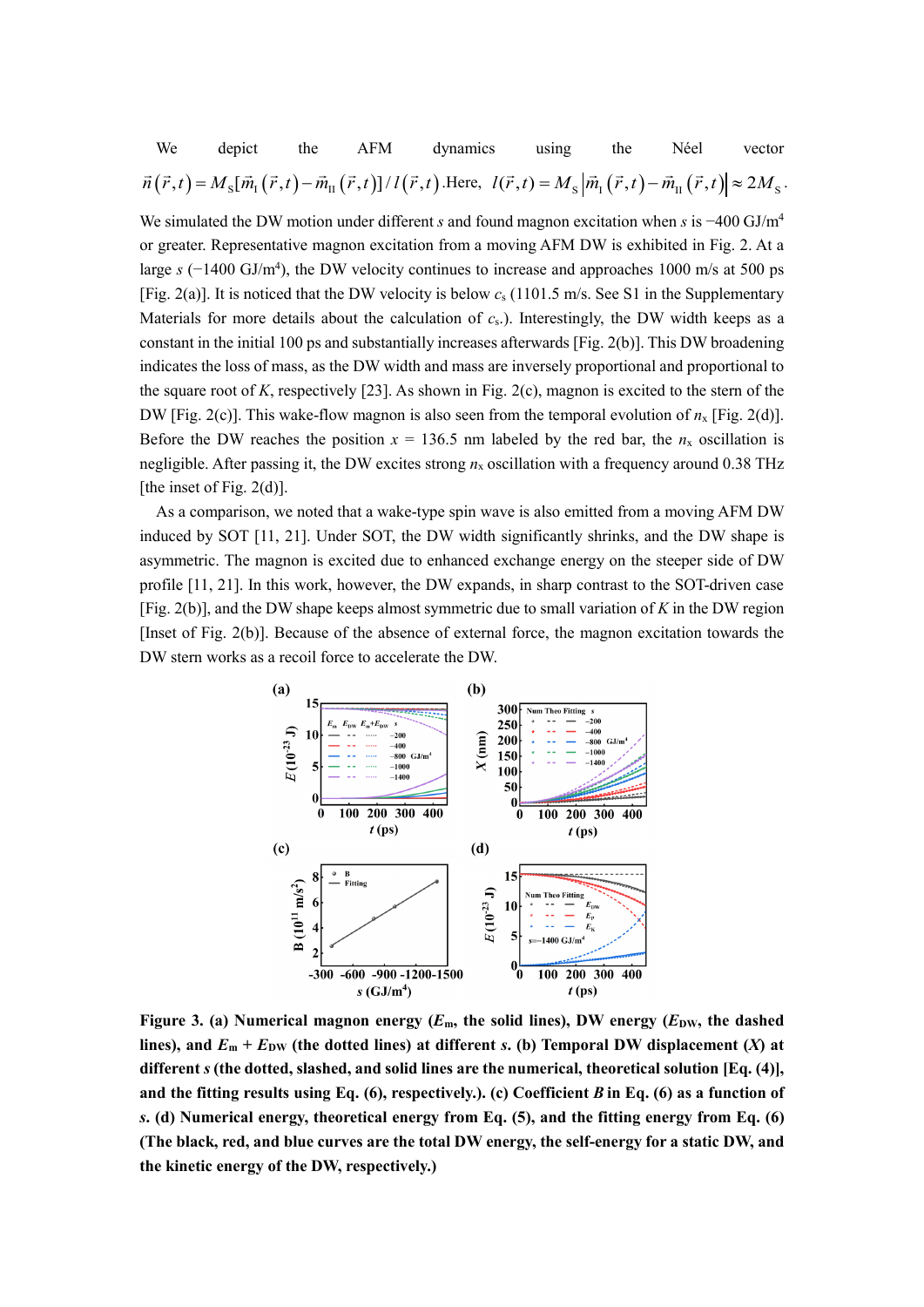Figure 3 shows the calculated  $E_{DW}$  and the magnon energy  $(E_m)$ . The magnon spectrum will be analyzed below (see Fig. 4). When *s* is small, *E*<sup>m</sup> is negligible. When *s* is larger than −400 GJ/m4, the magnon starts to emit, which is accompanied by the reducing of  $E_{\text{DW}}$ . It is noteworthy that  $E_{\text{m}}$ plus *E*DW is a constant that equals to the initial DW self-energy, independent on *s*. This indicates that the magnon excitation originates from the release of DW self-energy and satisfies Einstein's massenergy equivalence.

In what follows, we analytically analyzed the entanglement of magnon excitation and DW propagation. In general, the DW motion is depicted by the dynamics equations of collective coordinates including the DW central position  $(X)$ , the azimuthal angle  $(\phi)$  of the Néel vector in the DW central, and the DW width  $(\lambda)$  [33]. A popular assumption in the literature is that *X* is independent on  $\phi$  [1, 9 – 11]. Under this assumption, the DW translation is analogous to the motion

of a massive relativistic object obeying the Lagrangian (*L*):  $\int_0^2 c_s^2 \sqrt{1 - \frac{\dot{X}^2}{a^2}}$ *s*  $L = -m_0 c_s^2 \sqrt{1 - \frac{\dot{X}^2}{c_s^2}}$  (S3 in the

Supplementary Materials) [33]. Based on the procedure in the Supplementary Materials (S3), we derived the temporal  $X$  and  $E_{DW}$  as:

$$
X(t) \approx -\frac{sc_s^2}{4K_0}t^2,
$$
\t(4)

and

$$
E_{\text{DW}}(t) \approx 2S_{\perp} c_s \sqrt{A} \frac{\sqrt{K_0 + sX(t)}}{\sqrt{c_s^2 + [sc_s^2 X(t)/K_0]}} = m_0 c_s^2. \tag{5}
$$

Here the initial DW velocity is neglected.

As shown in Fig. 3(b), the theoretically predicted DW motion [Eq. (4)] is faster than that of the numerical calculation, especially at a large *s*. More importantly, the  $E_{\text{DW}}$  calculated by Eq. (5) does not evolve with time [the black slashed line in Fig. 3(d)]. This indicates the released DW self-energy will be totally converted to the DW kinetic energy [the red and blue slashed lines in Fig. 3(d)]. Under this circumstance, the energy-conservation law forbids the magnon excitation.

The inconsistency between Eq. (5) and the numerical calculation comes from the oversimplified assumption of the irrelevance between *X* and  $\phi$ . To correct it, we introduce a coupling term  $s\dot{x}\dot{\phi}$ 

and derive the dynamics equation of *X* and  $\phi$  (S4 in the Supplementary Materials). It is straightforward to note that this coupling term vanishes at zero anisotropy gradient. Interestingly, the coupling between DW translation and DW precession indicates that the  $E_{DW}$  cannot be fully converted into the DW kinetic energy, leading to the slower numerical DW motion as compared to that calculated by Equation (4). The rest of the  $E_{DW}$  is transferred to DW precession and excitation of magnons.

A rigorous solution of the coupled dynamics equation is highly unlikely (Eqs.  $S18 \sim S20$  in S4 in the Supplementary Materials). Nevertheless, the influence of magnon excitation on DW translation can be still estimated as an effective viscosity force that slows down the DW motion. To this end, we assume the DW displacement still obeys a quadratic function of time and propose a fitting formula for *X*(*t*) as: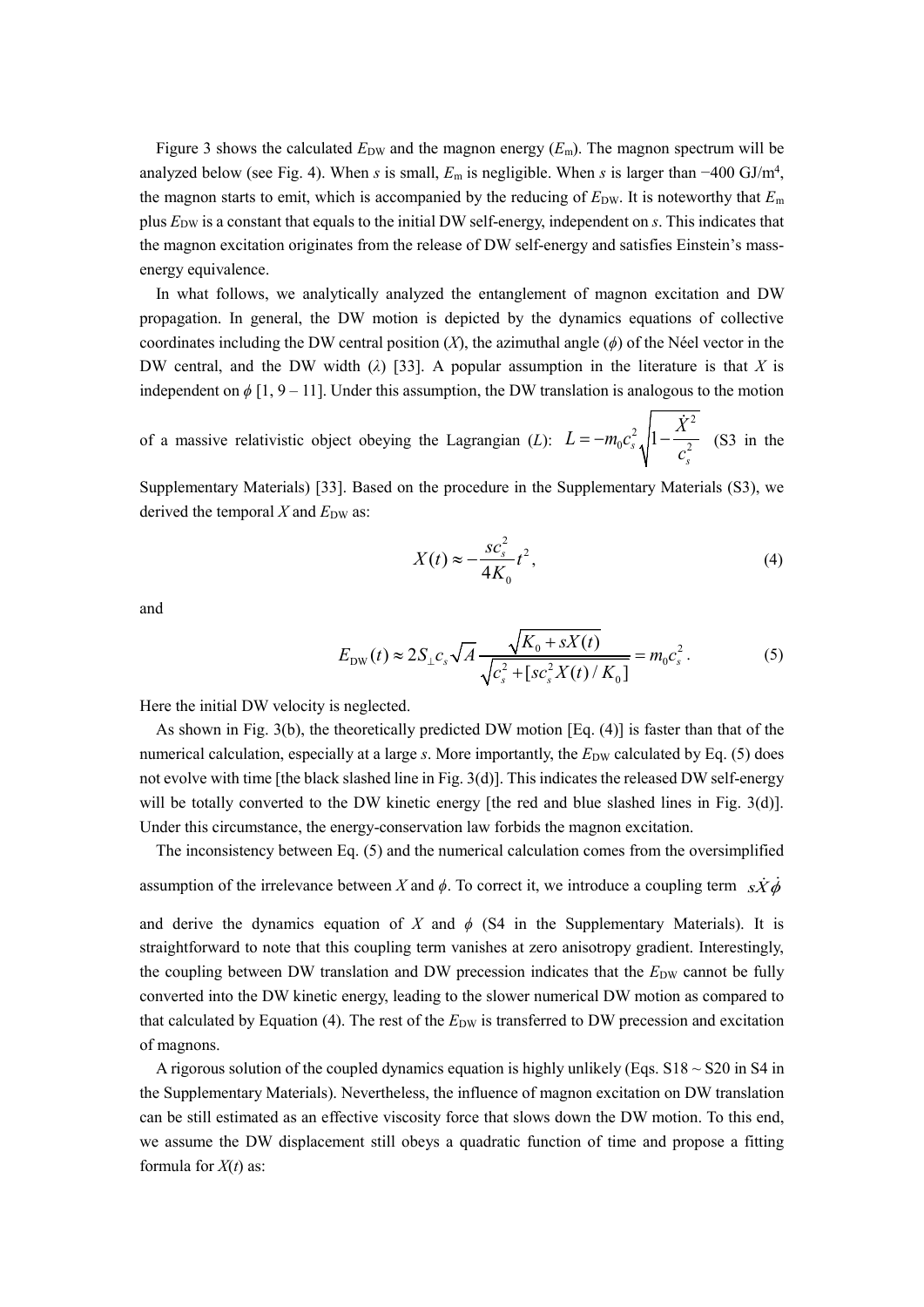$$
X(t) = Bt^2 \tag{6}.
$$

It can be seen that the numerical  $X(t)$  can be well fitted using Equation (6) [Figure 3(b)] with a coefficient *B* satisfying a linear relationship to *s* as:  $dB/ds = -0.51 \text{ m}^5/\text{s}^2$  [Figure 3(c)].



**Figure 4. (a) Frequency at the n<sup>th</sup> level**  $f_n$  **as a function of**  $K_l$  **in an AFM chain with anisotropy gradient. (b) Frequency spectrum for the magnon excited by an AC field of a sinc function (the red line) and by a moving AFM DW (the black line).**

Unlike a classical plane spin wave with a continuous spectrum, the anisotropy gradient gives rise to a discrete frequency spectrum:

$$
f_n = \frac{c_s}{2\pi} \sqrt{\frac{K_l}{A} + (\frac{|s|}{A})^{2/3} \left[\frac{3\pi}{4} (2n-1)\right]^{2/3}}, n = 1, 2, 3.... \tag{7}.
$$

(S5 in the Supplementary Materials). Here  $K_l$  is the minimum anisotropy constant in the sloped  $K$ . The  $f_n$  as a function of  $K_l$  [Fig. 4(a)] indicates the ground-state frequency  $f_1$  is around 0.1 THz, and more than 1000 levels are distributed between 0.1 and 0.4 THz. This means very narrow frequency interval between the neighboring levels.

Importantly, we note that the AFM DW motion can generate magnons with a very broad band. This can be clearly observed in Fig. 4(b) (black curve) in which the magnon amplitude was characterized via the 1-dimentional Fast Fourier Transformation (FFT) for the *n*<sup>x</sup> oscillation at a position  $(x = 12.6 \text{ nm})$  near the left end of the chain. As a comparison, we use a different approach to excite magnons by an AC magnetic field of sinc function (S6 in the Supplementary Materials). We then find that the leading magnon modes appear only in a narrow window 0.2-0.25 THz [see red curve in Fig. 4(b)]. This result shows that the AFM DW propagation offers a potential source to generate broadband THz magnons.

It is well known that atomic energy is huge because of the high light speed. Similarly, an AFM DW with a high  $c_s$  also contains significant self-energy [Fig. S1(a) in the Supplementary Materials (S2)]. On the other hand, the electric-field strength for generating the anisotropy gradient can be at the magnitude of 10<sup>−</sup><sup>3</sup> V/nm (S7 in the Supplementary Materials), and the voltage is around 1 V for the piezoelectric insulating layer with a thickness of about 1 *μ*m. This shows that the THz magnon can be excited under a moderate voltage. Finally, we demonstrate the inertial motion of the AFM DW when it leaves the anisotropy gradient region and enters a constant anisotropy region or when it hits the end of the nanowire (S8 in the Supplementary Materials). This needs to be taken into account in real-world applications.

In summary, we predicted the excitation of THz magnons by a moving AFM DW under the magnetic anisotropy gradient. The magnon excitation originates from the dynamic coupling of DW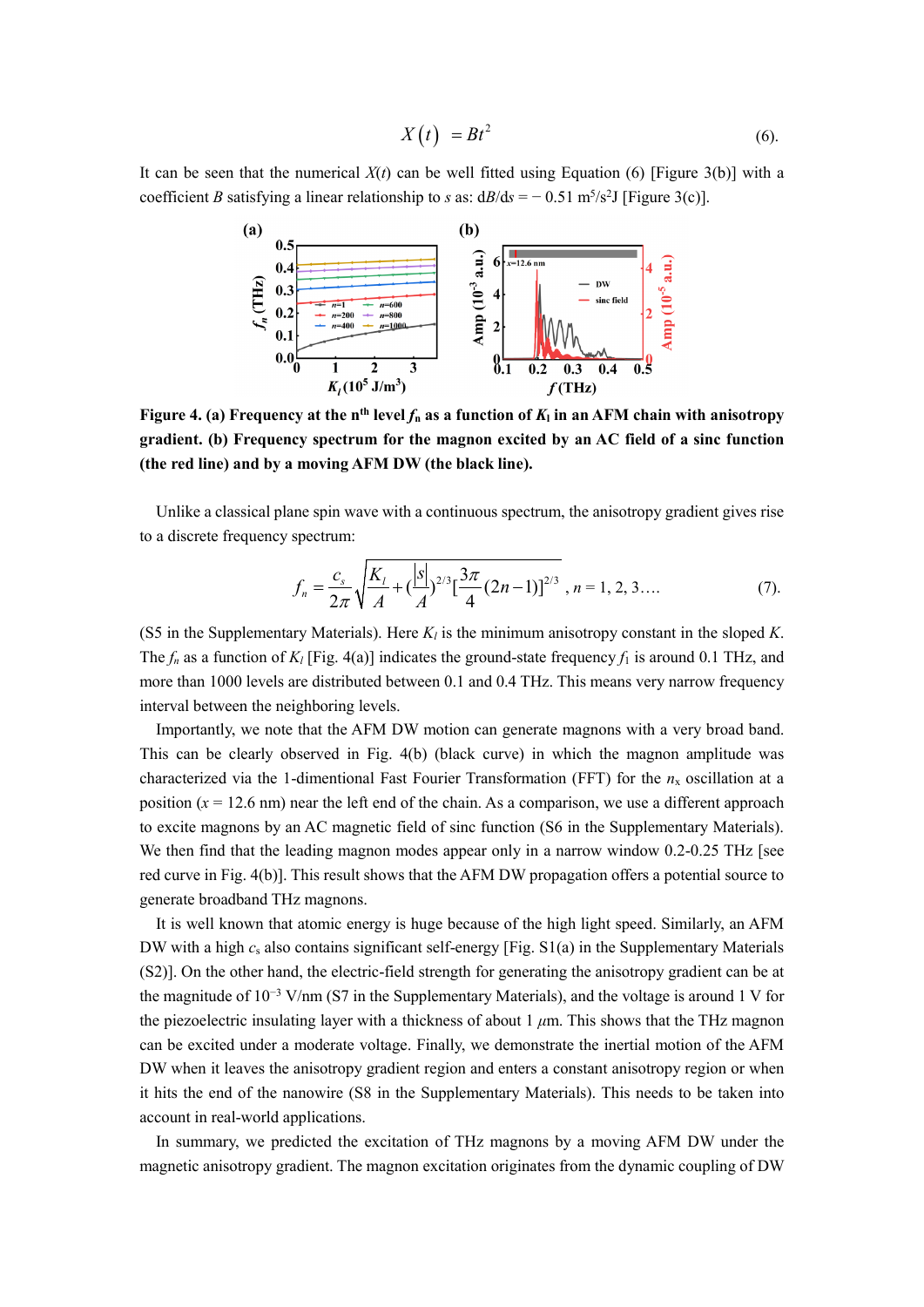propagation and precession which was largely omitted by the community. We prove that the energy transfer between magnon and DW satisfies Einstein's mass-energy equivalence. Our work paves the way to study relativistic effect based on AFM textures and opens the door for broadband THz magnon generation.

### **Acknowledgment**

The authors acknowledge financial support from the National Natural Science Foundation of China (Nos. 51971098, 11874169, and 12074057).

#### **Reference**

- [1] V. Baltz, A. Manchon, M. Tsoi, T. Moriyama, T. Ono, and Y. Tserkovnyak, Rev. Mod. Phys. **90**, 015005 (2018).
- [2] B. F. Ferguson and X.-C. Zhang, Nat. Mater. **1**, 26 (2002).
- [3] J. Walowski and M. Münzenberg, J. Appl. Phys. **120**, 140901 (2016).
- [4] Z. Feng, H. Qiu, D. Wang, C. Zhang, S. Sun, B. Jin, and W. Tan, J. Appl. Phys. **129**, 010901 (2021).
- [5] A. Kirilyuk, A. V. Kimel, and T. Rasing, Rev. Mod. Phys. **82**, 2731 (2010).
- [6] X. S. Wang, P. Yan, Y. H. Shen, G. E. Bauer, and X. R. Wang, Phys. Rev. Lett. **109**, 167209 (2012).
- [7] M. Yan, C. Andreas, A. Kákay, F. García-Sánchez, and R. Hertel, Appl. Phys. Lett. **99**, 122505 (2011).
- [8] X. P. Ma, J. Zheng, H. G. Piao, D. H. Kim, and P. Fisher, Appl. Phys. Lett. **117**, 062402 (2020).
- [9] W. Yu, J. Lan, and J. Xiao, Phys. Rev. B **98**, 144422 (2018).
- [10] E. G. Tveten, A. Qaiumzadeh, and A. Brataas, Phys. Rev. Lett. **112**, 147204 (2014).
- [11] T. Shiino, S. H. Oh, P. M. Haney, S. W. Lee, G. Go, B. G. Park, and K. J. Lee, Phys. Rev. Lett. **117**, 087203 (2016).
- [12] L. Sánchez-Tejerina, V. Puliafito, P. Khalili Amiri, M. Carpentieri, and G. Finocchio, Phys. Rev. B **101**, 014433 (2020).
- [13] H. Y. Yuan, W. Wang, M.-H. Yung, and X. R. Wang, Phys. Rev. B **97**, 214434 (2018).
- [14] O. Gomonay, T. Jungwirth, and J. Sinova, Phys. Rev. Lett. **117**, 017202 (2016).
- [15] H. Yang, H. Y. Yuan, M. Yan, H. W. Zhang, and P. Yan, Phys. Rev. B **100**, 024407 (2019).
- [16] D. L. Wen, Z. Y. Chen, W. H. Li, M. H. Qin, D. Y. Chen, Z. Fan, M. Zeng, X. B. Lu, X. S. Gao, and J.-M. Liu, Phys. Rev. Res. **2**, 013166 (2020).
- [17] P. Shen, Y. Tserkovnyak, and S. K. Kim, J. Appl. Phys. **127**, 223905 (2020).
- [18] R. Yanes, M. R. Rosa, and L. Lopez-Diaz, Phys. Rev. B **102**, 134424 (2020)
- [19] I. Gray, T. Moriyama, N. Sivadas, G. M. Stiehl, J. T. Heron, R. Need, B. J. Kirby, D. H. Low, K. C. Nowack, D. G. Schlom, D. C. Ralph, T. Ono, and G. D. Fuchs, Physical Review X **9**, 041016 (2019).
- [20] F. Schreiber, L. Baldrati, C. Schmitt, R. Ramos, E. Saitoh, R. Lebrun, and M. Kläui, Appl. Phys. Lett. **117**, 082401 (2020).
- [21] S.-H. Oh, S. K. Kim, D.-K. Lee, G. Go, K.-J. Kim, T. Ono, Y. Tserkovnyak, and K.-J. Lee, Phys. Rev. B **96**, 100407(R) (2017)
- [22] L. Caretta, S. H. Oh, T. Fakhrul, D. K. Lee, B. H. Lee, S. K.Kim, C. A. Ross, K. J. Lee, and G. S. Beach, Science **370**, 1438 (2020).